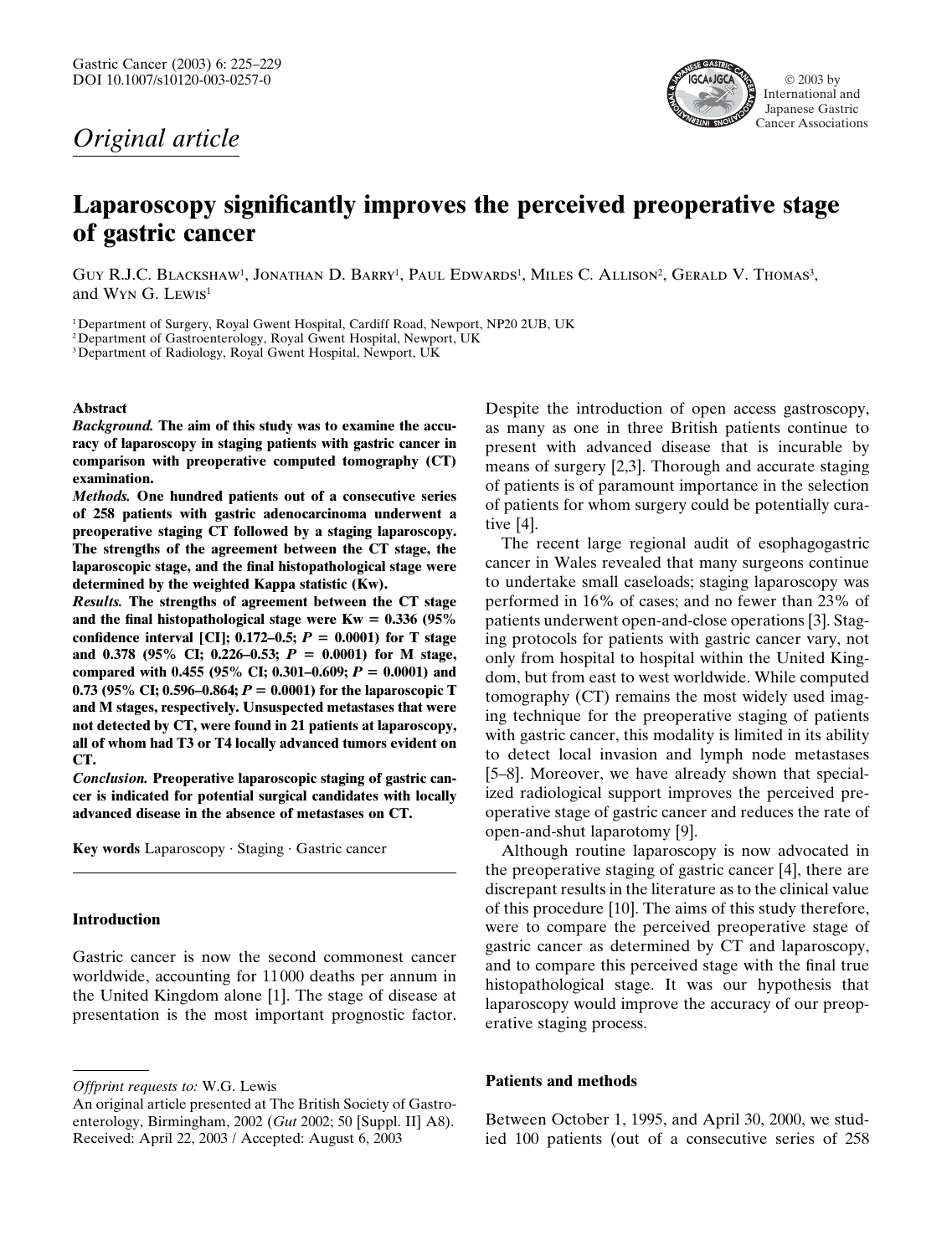patients, 102 had either clinical or radiological evidence of metastatic disease or were unfit for surgery. Fifty-six patients underwent surgery without preoperative staging laparoscopy, as CT had shown T1 or T2, N0M0 disease. Each patient had a preoperative histological diagnosis of gastric adenocarcinoma established by gastroscopy and biopsy. Of the 100 patients undergoing laparoscopy, the median age was 70 years (range, 35 to 86 years). Fifty-nine were male and 41 were female. The CT examinations were performed on a Siemens Somatom plus four CT system (Munich, Germany). All patients underwent a contrast-enhanced spiral CT within 3 weeks of operation as per the following protocol: 30min before CT, after an overnight fast, patients were asked to drink 250ml of Microcat contrast medium (Guernet, 95943 Roissy DdCr Cedex, France) to opacify the small bowel. All patients were then asked to take as much of a 1000-ml water load as they could tolerate. One hundred ml of intravenous sodium iothalamate (Niopam 300; Merck Pharmaceuticals, Middlesex, UK) was delivered by power injector, at a rate of 3ml per s, through a cannula in the antecubital fossa. All patients were examined in the supine position. Initially, a volume acquisition of the thorax was performed, using 10-mm slice thicknesses, a reconstruction index of 8mm, and a table speed of 10mm per s. A second volume acquisition of the abdomen, from the dome of the diaphragm to the pelvic brim, was performed, using 10-mm slice thicknesses with a reconstruction index of 5mm. This meant that slices were acquired every 10mm, but reconstructed at 5-mm intervals, which produced overlapping slices. The second volume was timed to begin liver imaging 60–70s after the onset of the injection of contrast medium.

Patients were allocated to the next available consultant radiologist's CT list. For the purposes of this study, adjacent organs were considered to be involved if there was CT evidence of direct spread of the tumor into adjacent organs. Specific areas of fat plane effacement were also compared with adjacent evidence of fat plane preservation. Lymph nodes were considered to be involved if they were greater than 1cm in diameter [11–13]. A radiological audit meeting was held prior to the start of this study in order to review the accuracy of CT as a staging investigation for patients with gastric cancer at the Royal Gwent Hospital. At this time, all of the consultant radiologists were informed of the TNM pathological staging classification [14,15] and asked to construct their reports in this structured fashion.

One hundred patients who were considered on CT criteria to have advanced stage disease (T3 or T4, N1 or N2, and equivocal M1) underwent a preoperative staging laparoscopy. No patients received preoperative neoadjuvant chemotherapy. Forty-six of these patients subsequently underwent a potentially curative radical D2 gastrectomy, 5 underwent a palliative resection, and the remaining 49 patients underwent either laparoscopy alone with biopsy  $(n = 34)$ , palliative bypasses  $(n = 7)$ , or laparotomy only  $(n = 8)$ . All patients underwent operative assessment, as suggested by Rohde et al. [16]. In the course of 11 operations, en-bloc splenectomy  $(n = 5)$ , distal pancreatectomy  $(n = 3)$ , and transverse colectomy  $(n = 7)$  were performed.

## *Technique of laparoscopy*

Laparoscopy was performed with the patient under general anesthetic. The patient was positioned as for an open upper abdominal procedure, and the operating table was repositioned according to the intraabdominal region to be examined. A 1-cm subumbilical incision was made and carbon dioxide insufflation was performed through a Veress needle to an insufflation pressure of 12mmHg. A 10-mm disposable cannula was inserted and laparoscopy was performed using a 0° telescope. A supplementary disposable 5-mm cannula was inserted in the patient's left upper quadrant to allow the use of grasping and biopsy forceps. A thorough inspection of all four quadrants of the peritoneal cavity was performed, and biopsies were taken from any tissue suspected to be tumor. The lesser sac was not inspected routinely. No patients underwent laparoscopic ultrasound examination.

### *Statistical analysis*

The findings from CT and staging laparoscopy were compared with the final stage. The final stage was based on the combination of intraoperative surgical assessment and postoperative histopathological stage. Agreement between the perceived preoperative stage of gastric cancer as determined by CT, laparoscopy, and the final stage was determined using the weighted Kappa statistic (Kw) [17]. The value of Kappa has a maximum of 1.00 when agreement is perfect, a value of zero indicates no agreement better than chance, and negative values show worse than chance agreement. We tested the hypothesis  $Kw = 0$  and assessed the value of Kw for strength of agreement according to the guidelines of Landis and Koch (a value between zero and 0.2 is defined as being poor agreement, between 0.2 and 0.4 is termed fair agreement, 0.4 to 0.6 moderate, 0.6 to 0.8 good, and 0.8 to 1 is very good agreement) [18]. The sensitivity and specificity, positive predictive value (PPV), and negative predictive value (NPV) were also calculated. Categorical data were further analyzed by means of the  $\chi^2$  distribution [17]. Data analysis was car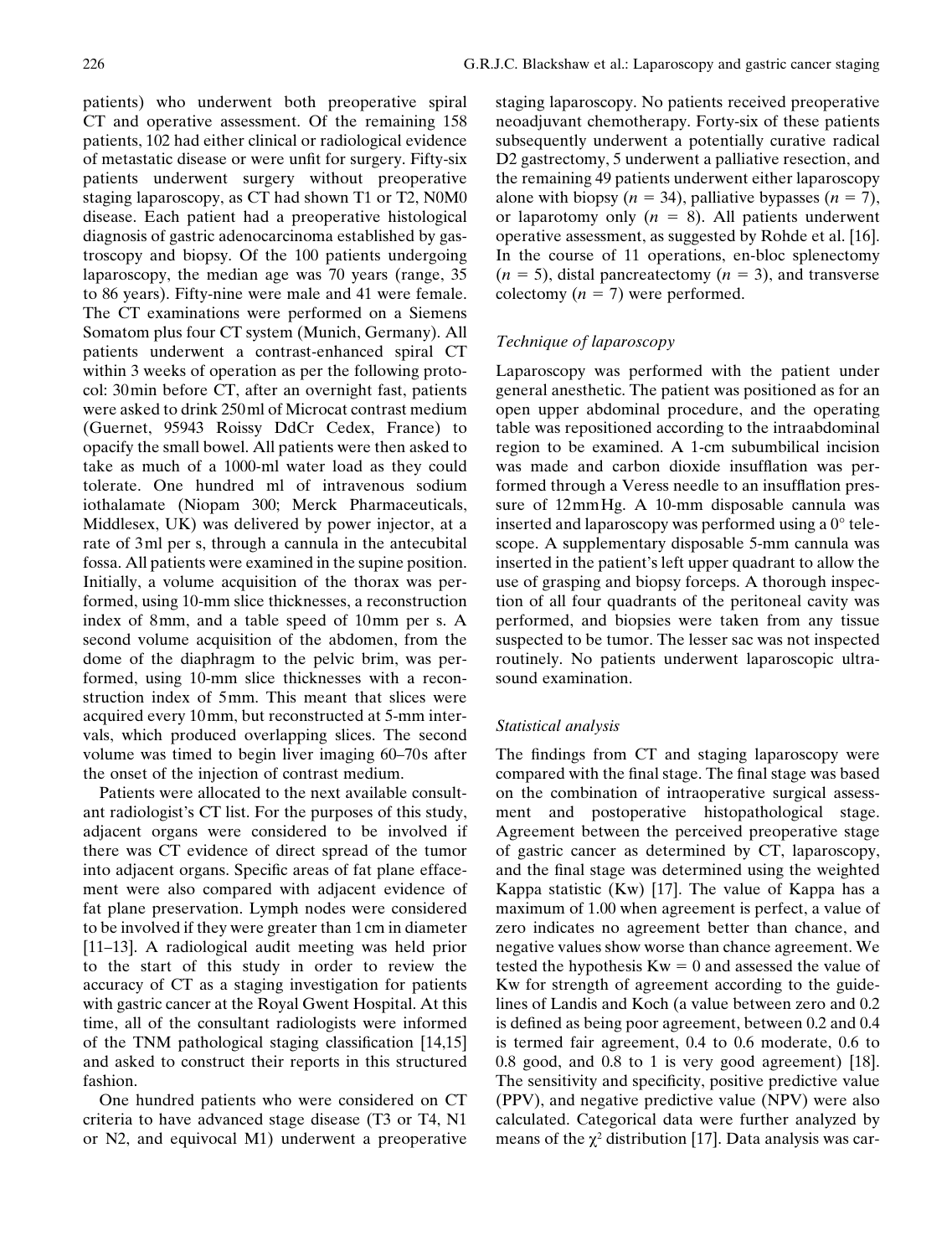ried out with the Statistical Package for Social Sciences (SPSS) version 11 (SPSS, Chicago, IL, USA).

#### **Results**

## *Accuracy of staging of tumor infiltration (T stage)* (Tables 1 and 2)

By statistical analysis, the strengths of agreement between the perceived T stage on CT and the final histopathological stage were fair (Kw =  $0.336$ ; 95% confidence interval [CI], 0.172 to 0.50;  $P = 0.0001$ ) for CT, compared with moderate (Kw =  $0.455$ ; 95% CI, 0.301 to 0.609;  $P = 0.0001$ ) for laparoscopy.

### *Accuracy of staging of distant metastases (M stage)* (Tables 2 and 3)

The strengths of agreement between the perceived M stage and the final histopathological stage were fair  $(Kw = 0.378; 95\% \text{ CI}, 0.226 \text{ to } 0.53; P = 0.0001) \text{ for CT},$ 

**Table 1.** Accuracy of computed tomographic and laparoscopic staging of tumor infiltration (T stage)

|             | Final histopathological/operative stage |                                         |                             |     |  |
|-------------|-----------------------------------------|-----------------------------------------|-----------------------------|-----|--|
| Stage by CT |                                         | T1/2                                    | T3                          | T4  |  |
|             | T1/2                                    | 7а                                      | $\mathcal{D}_{\mathcal{A}}$ |     |  |
|             | T3                                      |                                         | 24 <sup>a</sup>             | 17  |  |
|             | T4                                      |                                         | 12                          | 29a |  |
|             |                                         | Final histopathological/operative stage |                             |     |  |
| Stage by    |                                         | T1/2                                    | T3                          | T4  |  |
| laparoscopy | T1/2                                    | <b>ga</b>                               | 2                           |     |  |
|             | T3                                      | 8                                       | 33 <sup>a</sup>             |     |  |
|             | T4                                      |                                         | 19                          | 26ª |  |

Figures are numbers of patients

<sup>a</sup> Correct staging

compared with good (Kw  $= 0.73$ ; 95% CI, 0.596 to 0.864;  $P = 0.0001$  for laparoscopy. The strengths of agreement between the perceived M stage with respect to liver metastases were good (Kw =  $0.704$ ; 95% CI, 0.482–0.926;  $P = 0.0001$ ) for CT, compared with very good (Kw =  $0.813$ ; 95% CI, 0.635–0.991; *P* = 0.0001) for laparoscopy. The strengths of agreement between the perceived M stage with respect to peritoneal metastases were fair (Kw =  $0.375$ ; 95% CI, 0.199–0.551; *P* = 0.0001) for CT, compared with good (Kw  $= 0.724$ ; 95% CI, 0.574–0.874;  $P = 0.0001$  for laparoscopy. Twenty patients were found to have distant metastases on laparoscopy that were undetected by CT (15 peritoneum alone, 2 liver alone, 3 liver and peritoneum). One patient was found to have posterior invasion precluding resection. Of the 19 patients with missed peritoneal disease or local invasion, 4 patients were staged as T3/ 4N0M0 and 15 patients were staged as T3/4N1/2M0. Of the 5 patients with missed liver metastases on CT, 1 patient was staged as T4N0M0, and the other 4 patients were staged as T3/4N1/2M0.

**Table 3.** Accuracy of computed tomographic and laparoscopic staging of distant metastases (M stage)

|             |                |                | Final histopathological/operative stage |     |
|-------------|----------------|----------------|-----------------------------------------|-----|
| Stage by CT |                | M <sub>0</sub> | M <sub>1</sub> P                        | M1L |
|             | M <sub>0</sub> | 57a            | 23                                      | 6   |
|             | M1P            |                | 11 <sup>a</sup>                         |     |
|             | M1L            |                |                                         | Qa  |
|             |                |                | Final histopathological/operative stage |     |
| Stage by    |                | M <sub>0</sub> | M <sub>1</sub> P                        | M1L |
| laparoscopy | M0             | 57a            | 11                                      | 3   |
|             | M1P            |                | 1 <sup>a</sup>                          |     |
|             | M1L            |                |                                         | 11a |

Figures are numbers of patients

M0, no distant metastases; M1P, peritoneal metastases; M1L, liver metastases

<sup>a</sup> Correct staging

**Table 2.** Sensitivity, specificity, predictive values, and accuracy of computed tomographic and laparoscopic staging

|      | Computed tomography |       |            |            | Laparoscopy |       |       |            |            |      |
|------|---------------------|-------|------------|------------|-------------|-------|-------|------------|------------|------|
|      | Sens.               | Spec. | <b>PPV</b> | <b>NPV</b> | Acc.        | Sens. | Spec. | <b>PPV</b> | <b>NPV</b> | Acc. |
| T1/2 | 70                  | 91    | 47         | 96         | 89          | 80    | 91    | 50         | 98         | 90   |
| T3   | 53                  | 75    | 63         | 66         | 65          | 73    | 62    | 61         | 74         | 67   |
| T4   | 64                  | 67    | 62         | 70         | 66          | 58    | 93    | 87         | 73         | 77   |
| М1   | 84                  | 64    | 36         | 95         | 68          | 94    | 80    | 71         | 96         | 85   |
| M1P  | 73                  | 71    | 32         | 93         | 70          | 88    | 83    | 68         | 95         | 85   |
| M1L  | 69                  | 90    | 60         | 93         | 86          | 79    | 93    | 73         | 95         | 90   |
|      |                     |       |            |            |             |       |       |            |            |      |

Figures are percentages

Sens., sensitivity; Spec., specificity; PPV, positive predictive value; NPV, negative predictive value; Acc., accuracy; M1P, peritoneal metastases; M1L, liver metastases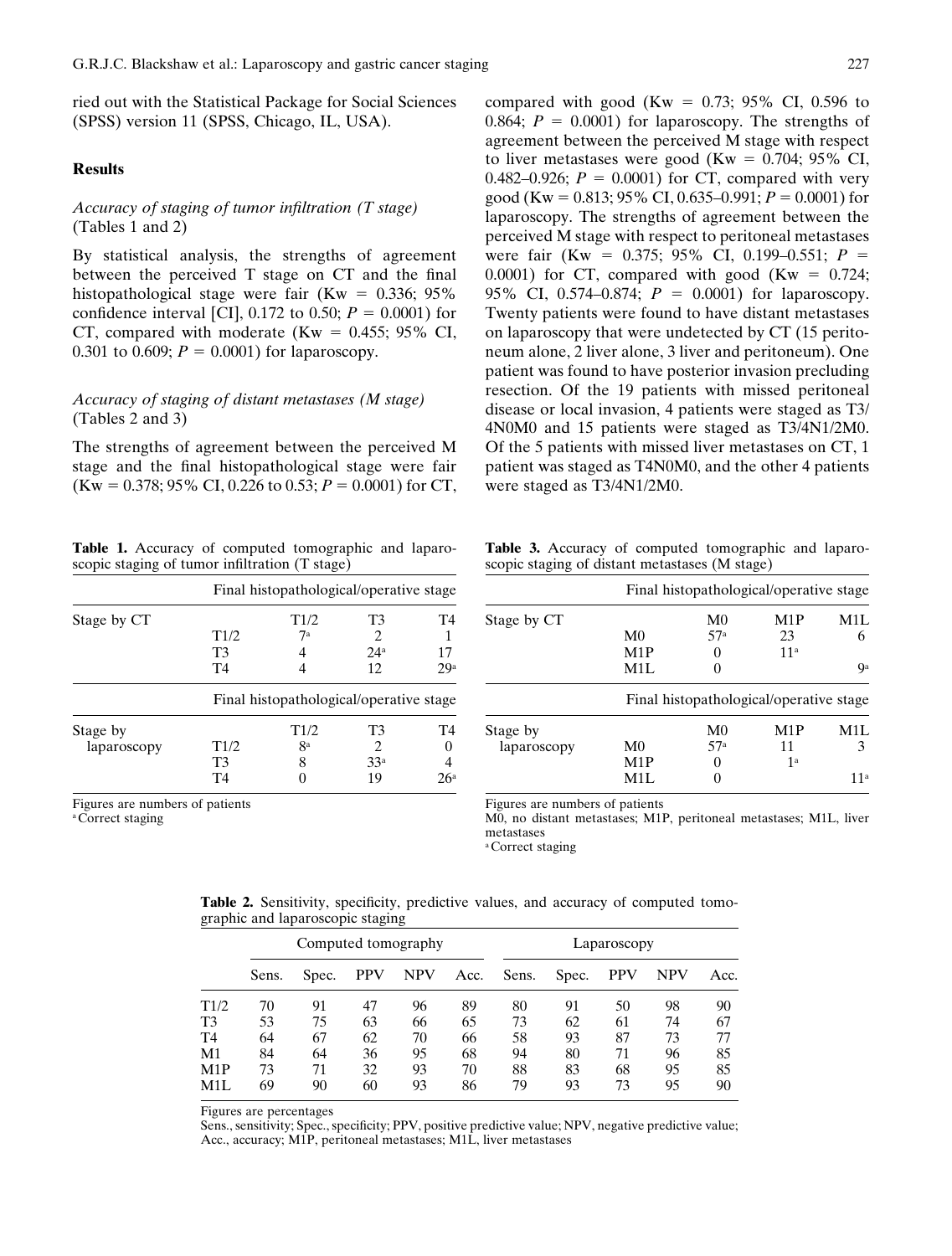#### *Outcome after false-negative laparoscopy*

Eight patients who had undergone laparoscopy underwent open-and-close laparotomy due to unsuspected inoperable disease. Unsuspected posterior local tumor invasion was found in 5 patients, while undetected liver metastases were discovered in 3 patients at laparotomy. None of the 100 patients who underwent laparoscopy suffered any significant postoperative morbidity or mortality.

## *Outcome in patients undergoing surgery without preoperative staging laparoscopy*

Of the 56 patients who underwent surgery without having a preoperative staging laparoscopy, 49 underwent operative resection (38 R0 D2 resections), 1 patient underwent a planned bypass, and 6 patients underwent open-and-close laparotomies. All 6 patients had locally advanced T4 disease on CT, 2 of them being staged T4N0M0, and the other 4 patients were staged as T4N2M0.

#### **Discussion**

Routine staging laparoscopy is now advocated following CT and endoluminal ultrasound prior to consideration of radical surgery in patients with gastric cancer [4,19– 21]. Nevertheless, the role of laparoscopy as a routine staging strategy remains controversial, and none of the above reports have assessed the true statistical accuracy of laparoscopy when compared with CT and the final histopathological stages of patients' tumors. The principal findings of this study were that both CT and laparoscopy agreed significantly with histopathological stages. Laparoscopy held a modest (20%) advantage over CT in assessing T stage, and a statistically significant twofold advantage over CT in assessing the presence of peritoneal metastases. The corresponding clinical benefit was that 21 patients were found to have distant metastases on laparoscopy that were undetected on CT, and were saved unnecessary laparotomies.

The most important goal of preoperative staging investigations is the detection of distant metastases. Liver metastases are reported to be relatively uncommon at presentation in patients with gastric cancer (8%–10%), although as many as one in two metastases are missed on CT alone [10,22]. Furthermore, interobserver variation exists, even among experienced radiologists, in the interpretation of subtle radiological signs on CT [9,10]. The ideal noninvasive staging protocol for patients with gastric cancer is obtained with a combination of helical CT and endogastric ultrasound examination. As far as we are aware, however, there are no reports of the added benefit of laparoscopy in this context.

The striking feature of the major published reports regarding the value of laparoscopy in staging patients with gastric cancer is the extreme variability of the results. Most of the data have emerged from centers with a high incidence of advanced gastric cancer. In Japan, where more than 60% of the gastric cancers diagnosed are early tumors, staging laparoscopy remains very rare. By contrast, advanced disease precluding curative surgical resection undetected by preoperative CT has been described in 2%–37% of patients in the Western world [23–37]. The reported overall accuracy of the perceived preoperative stage of gastric cancer, as determined by laparoscopy allied to CT, ranges from 83% to 98%, with alterations in management described in 6%–42% of patients. A metaanalysis of the 17 major reported series, examining 2512 patients, reveals a significant correlation between the accuracy of staging CT and the diagnostic yield of laparoscopy ( $r = -0.573$ ;  $P = 0.041$ .

More recently, laparoscopic ultrasound examination in addition to CT and laparoscopy has been championed by some authors, as a further benefical staging modality [38,39]. Previously undetected liver metastases have been detected in as many as 8% of patients [38], although the literature does not support this view universally [40]. In our experience, the overall accuracy of the perceived preoperative stage of gastric cancer as determined by the combination of laparoscopy and CT was 92%, with alterations in management occurring in 21% of patients. Three patients in this series were found to have liver metastases that were missed by both CT and laparoscopy. Arguably, these lesions may have been detected by laparoscopic ultrasound, which would therefore have influenced management in a further 3% of patients.

In conclusion, optimal preoperative staging of gastric cancer, using helical CT followed by laparoscopy where appropriate, selects patients for whom radical surgery can be potentially curative. The true added value of laparoscopy can only be unequivocally proven by a prospective randomized controlled trial in patients with tumors presumed to be of stage III and IV on CT criteria, which, if the findings of this study are representative, may be difficult to justify on ethical grounds. However, it is apparent that the judicious use of laparoscopy can improve the perceived preoperative stage of gastric cancer two-fold when compared with CT alone, and, until the sensitivity and specificity of radiological imaging modalities approach 100%, laparoscopy will continue to provide upper gastrointestinal surgeons with important additional staging information.

**Acknowledgments** We thank Dr. Barry Nix, B.Sc., Ph.D., C.Stat., of the Department of Epidemiology, Statistics, and Public Health, University of Wales College